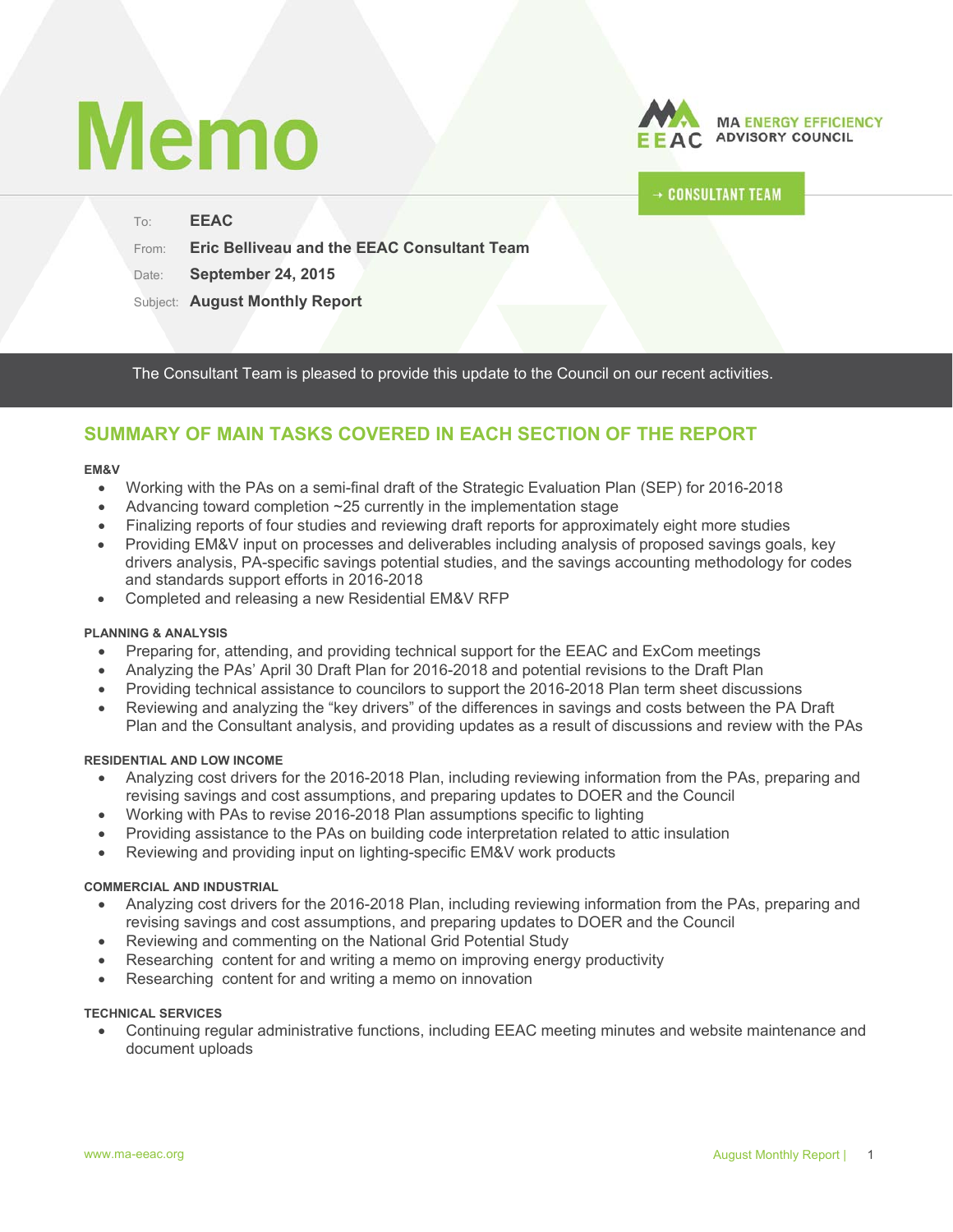# **EVALUATION, MEASUREMENT & VERIFICATION**

## **Oversee EM&V Planning**

The group worked with the PAs on the semi-final draft of the 2016-2018 Strategic Evaluation Plan (SEP). Activity in August focused on expanding discussion of the overall strategic approach in each research area and pinning down details for a large number of individual studies that have been proposed for the first half of the 2016-2018 program cycle. Write-ups on many of these individual studies will be included in the semi-final draft of the SEP due on September 23. Because the SEP is primarily an overall strategic document, it is not the intention that all individual studies to be performed in the 2016-2018 period will be specifically written up in the plan. Rather, individual study write-ups are expected to focus on those studies to be performed early in the cycle.

#### **Oversee EM&V Study Implementation**

The Group advanced toward completion roughly 25 studies currently in the implementation stage. A few examples include the following studies: C&I On-Site and Market Share; Minisplit Field Monitoring; 2014 C&I customer profile study; and Residential Single-Family New Construction Baseline and Code Compliance study.

#### **Oversee EM&V Reporting**

August proved to be another active month for final EM&V reports. Working with the PAs, the group finalized reports for four studies, and reviewed draft reports for approximately eight more studies. Most of these final EM&V reports are expected to be included with the final Three-Year Plan filing.

#### **EM&V Policy Issues**

The Group provided EM&V input on a number of broader processes and deliverables, including analysis of proposed savings goals, key drivers analysis, PA-specific savings potential studies, and the savings accounting methodology for codes and standards support efforts in 2016-2018. The group also neared completion of the process of refining the savings parameter assumptions to be incorporated into the Three-Year Plan based on recent impact evaluation results. Lastly, the group continued to work with the EM&V Forum on a pilot effort aimed at eventual regional standardization of summary impact reporting for regulatory agencies.

#### **Miscellaneous Activities**

The PAs and the EEAC EM&V consultants completed and released a new Residential EM&V RFP. The RFP will be used to select one or more new residential EM&V contractor teams for the next three years.

# **PLANNING AND ANALYSIS**

In August 2015, the Planning and Analysis (P&A) Advisory Group focused on the primary tasks described below to support the effective implementation of the key components of the 2013-2015 Three-Year Plan, and to assist with the development of the 2016-2018 Three-Year Plan. The Group's primary tasks were the continued review of the PAs' April 30 Draft Plan, the continued analysis of the "key drivers" of the differences in the savings goals and costs between the PA Draft Plan and the Consultant analysis, and technical assistance to councilors to support the 2016-2018 Plan term sheet discussions.

#### **Participate in EEAC Meetings; Brief and Support the Council**

The P&A Advisory Group prepared for, attended, and provided technical support during the meetings of the EEAC and ExCom during the month. The Group coordinated with DOER as chair of the Council on a weekly basis, and briefed individual Councilors in advance of the EEAC meeting and during the month (the substantive issues and outcomes are summarized in the task descriptions below). EEAC Meeting and Council support is on-going and is a regular monthly task area.

# **Support the Council on Regulatory Issues and DPU Proceedings**

The P&A Advisory Group analyzed the effects of the prior MTMs from the PAs on the proposed Plan for 2016- 2018.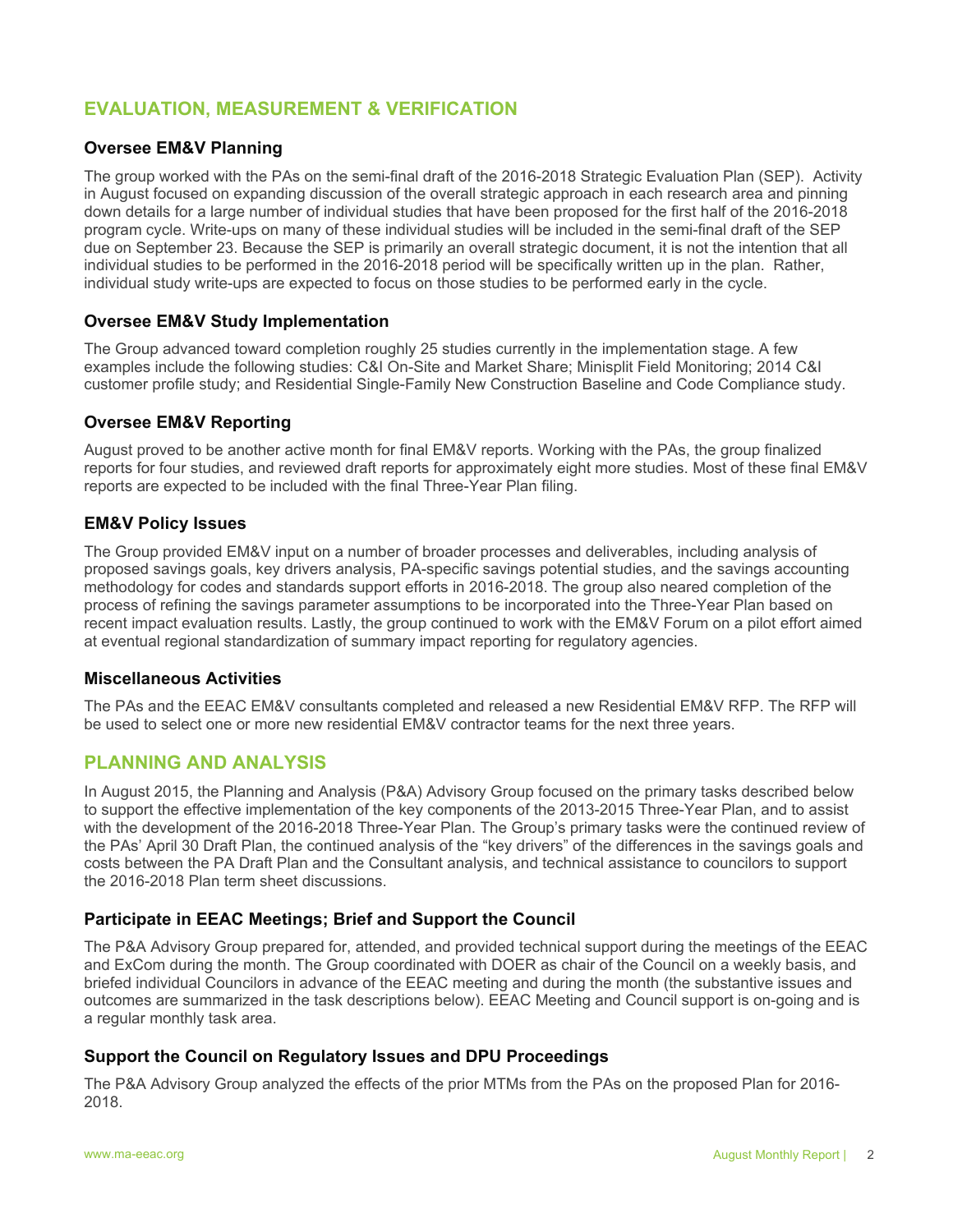# **Provide Technical Analysis**

The P&A Advisory Group reviewed materials from the ISO-NE EE Forecast working group meeting.

## **Input and Analysis for the 2016-2018 Three-Year Plan**

The P&A Advisory Group continued reviewing and analyzing the Draft 2016-2018 Plan prepared by the PAs and received on April 30. The P&A Group also provided technical assistance to councilors to support the 2016-2018 Plan term sheet discussions. As part of the review and technical assistance, and collaborating with the PAs, the Group analyzed the "key drivers" that account for and cause the differences in savings and costs between the PA Draft Plan and the Consultant analysis. The Consultants recommended options for increasing PA-proposed savings and reducing PA-proposed costs. The Consultants also considered and made adjustments to the inputs and assumptions in the Consultant savings estimates based on coordinated analysis with the PAs. Much of the key drivers analysis in August focused more on drivers of costs to achieve, while continuing work on how to increase savings. The Consultants presented updates and results to date during the August EEAC meeting.

The Group coordinated and compared notes with the PAs on other cross-cutting Plan topics, including demand savings, demand response, and costing periods for cost-effectiveness analysis (winter and summer, on and off peak) related to the AESC study supplement. The P&A Group reviewed and commented on a draft of the PA presentation on peak demand. The Group also reviewed and explored options for performance incentive levels and design for the 2016-2018 Plan.

# **RESIDENTIAL AND LOW INCOME SECTORS**

In August, the Residential Advisory Group's primary focus was on cost drivers as part of 2016-2018 planning activities. This work and the Group's other August efforts are described more fully below.

#### **Input and Recommendations for the 2016-2018 Plan**

In August the Group shifted its focus from key savings drivers to key costs drivers in the 2016-2018 draft Plan. The cost drivers work included preparing cost-related information requests to the PAs, data analysis and summaries to support examination of initiative-level cost drivers and PA differences, and comparison and review of PA budget tables. In addition to reviewing cost drivers, the Group continued its working on lighting savings in the draft 2016-18 Plan, including conducting discussions with the PAs on lighting initiative assumptions for LED program share, total unit numbers, and incentive levels. The group also provided a high level assessment of codes and standards impacts on the PAs' projected Plan savings. The Group contributed to the Consultant Team's memos and presentations to the Council in August. This included updates on savings goals discussions with the PAs and more detailed residential cost information, including a comparison of the Consultants' assessment of costs vs. the PAs'.

#### **Home Energy Services**

The Group continued its work on a revised interpretation of the building code regarding attic insulation that has significant implications on PA budgets with little savings benefits. The Group compiled information to support further discussion with the PAs at the August 26 RMC meeting and shared that information with DOER.

#### **Residential Products**

The Group supported several product-related EM&V efforts, including reviewing and commenting on the draft lighting incremental cost study and reviewing and commenting on the Lighting Market Adoption Model (MAM), including a call with the PAs to discuss modifications to the MAM. It also compiled information for the PAs related to condensing boiler installation and installation best practices for HVAC equipment. The latter supported a discussion at the August 26 RMC related to a contemplated change in HEAT Loan eligibility criteria.

# **COMMERCIAL AND INDUSTRIAL**

#### **Input and Analysis for the 2016-2018 Three-Year Plan**

This task accounted for most of the C&I focus in August. The Group spent a significant amount of time working